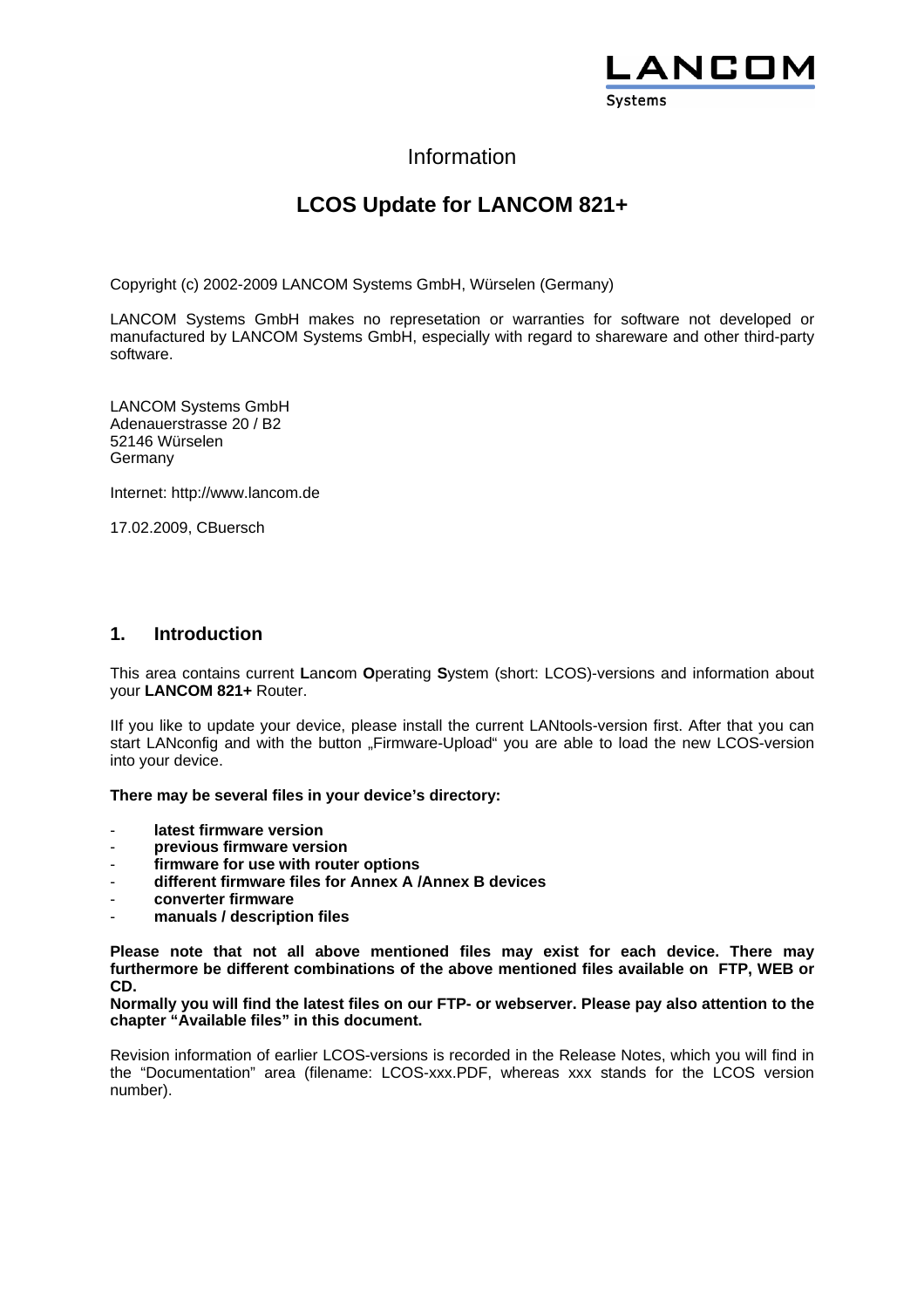

### **2. Converter and minimal-firmware**

To use any firmware from version 6.0x and above with your **LANCOM 821+** you have to make sure that there is enough free flash memory available for the firmware. Up to Firmware 5.2x it was possible to keep two complete release firmwares in the device at the same time. You were able to switch between the different versions and in case of trouble while uploading a firmware (e.g. power failure), the router was able to switch to the second firmware automatically (firmsafe-feature).

Due to the implementation of several new features within the current build of the firmware, it is no longer possible to store two full firmware versions. To gain more free space for the current version, it is now necessary to upload a converter firmware into your device. The converter-firmware has a much smaller size, so that it is now possible to store the main release of the firmware besides the converter-firmware.

Flashing the converter-firmware is only necessary once for a single device.

To update your device, please obey the following steps:

First install the converter-firmware (file LC--821plus-CV-x.xx.xxxx.upx) using LANtools. This firmware will not be activated, but only stored in your LANCOM memory. A hint message will pop up by LANconfig.

After flashing the converter-firmware there is more space available for the main firmware, which allows the update of the bigger up-to-date firmware. When having installed the converter and the LANCOM is rebooted, please flash the new main firmware into the device, which will be activated automatically.

After having flashed the converter-firmware the firmsave function of the LANCOM device is available only on a limited scale. The update to a newer firmware is furthermore possible. However, in case of an update failure the LANCOM will only work with the minimal-firmware which allows just local access to the device.

Any extended funtionality, in particular remote administration is not possible when running the minimal-firmware.

It is not possible to upload any firmware 6.x without uploading the converter-firmware first. To check if the converter-firmware is installed or active, you can use LANconfig, WEBconfig or telnet, what is described next.

#### LANconfig:

right-click on the entry for your LANCOM router and move your mouse to "Edit" and "Firmware-Management". You will see two firmware entries. The converter-firmware is marked with an "M" (e.a.: Version 2M11 of 10.08.2000).

#### WEBconfig:

open your web browser and enter the local IP-address of your LANCOM. Now click on "Expert Configuration", "Firmware" and "Table-firmsafe", where you will find the entry for the converterfirmware marked with an "M" (e.g.: minimal+inactive 2M11 10082000168 16).

Telnet:

open a command prompt and type "telnet", followed by a "space" and the local IP-address of your LANCOM router. Confirm with "ENTER". You will be asked for the configuration password if there is one defined. In the telnet session type the following command: "cd firm\tab", confirmed with "ENTER". To see the content of the directory, type "dir". Confirm with "ENTER". You will se a list where you will find the converter-firmware marked with a "M" (e.g.: minimal+inactive 2M11 10082000 168 16).